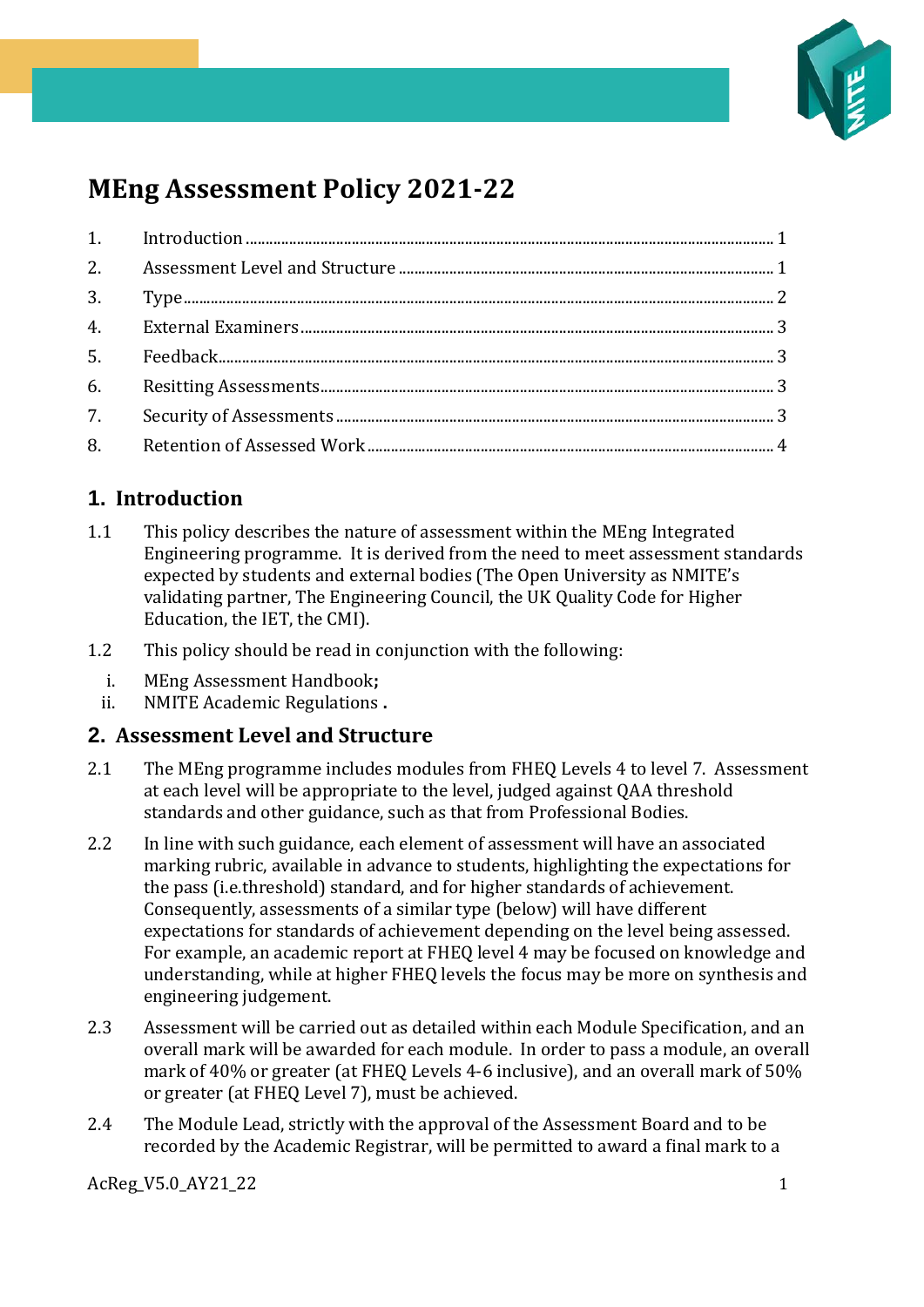

student that differs from the original module mark (the weighted mean grade of the assessment elements) in the following situations:

(i) where it is evidenced that an individual student has not made a meaningful contribution to a group assignment,

and/or,

(ii) where it is evidenced that the work is not that of the student.

- 2.5 The time required to complete an assessment, including preparation time, will be in approximate proportion to the credits associated with the assessment.
- 2.6 Further details of assessment weighting, nature and the time required are given in the Assessment Policy Annex and the Assessment Handbook for the programme.

#### <span id="page-1-0"></span>**3. Type**

- 3.1 Each module will be summatively assessed using one or more elements. An element may have an individual or group submission, or a combination of both.
- 3.2 Assessment elements will be of a type from the following list. Further details are available in the Assessment Policy Annex:
	- i. Academic Report
	- ii. Artefact: Product or assembly to satisfy a given functional purpose physical or digital.
	- iii. Business Plan
	- iv. Debate
	- v. Essay
	- vi. Industrial Report
	- vii. Media Output
	- viii. Presentation
		- ix. Project Plan
		- x. Q&A
		- xi. Specification
	- xii. Study
	- xiii. Test Plan & Report
	- xiv. Tutorial Questions: Work sheets, online tests, or equivalent.
- 3.3 In line with the Assessment Strategy Statement's aim of ensuring assessment at NMITE reflects how engineers are assessed in practice, group submissions are widely adopted. In these cases assessments will include aspects that ensure individual contribution and achievement of learning outcomes is recognised.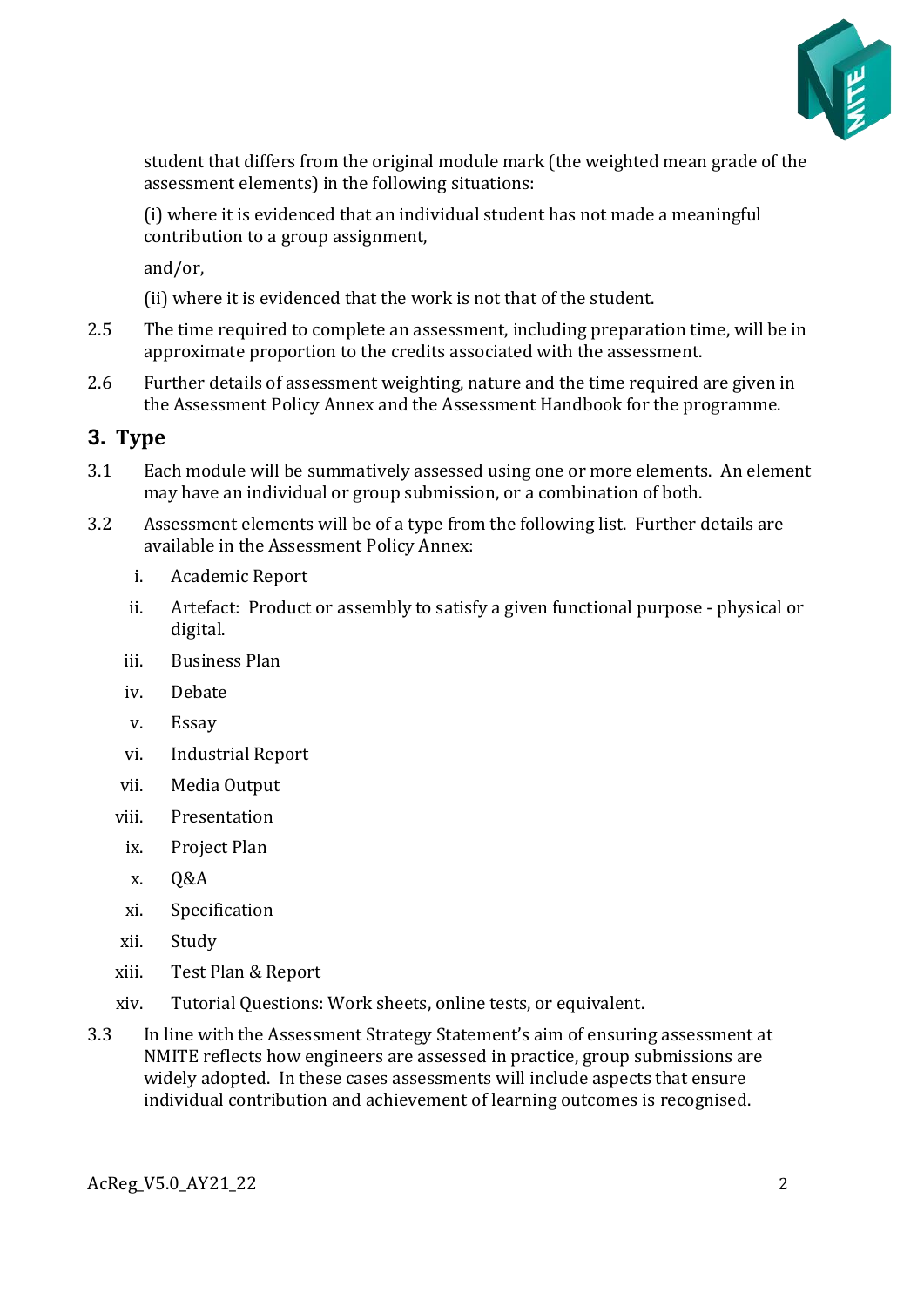

3.4 Similarly, in line with the Assessment Strategy Statement's aim of ensuring assessment at NMITE reflects how engineers are assessed in practice, formal examinations will not be used as an assessment method.

#### <span id="page-2-0"></span>**4. External Examiners**

- 4.1 External Examiners play a critical role in securing the academic quality and standards of assessments and awards. NMITE's validating partner, the Open University, appoints External Examiners to provide this oversight.
- 4.2 NMITE requests input and comment from External Examiners on all assessments to add to the rigour of our internal processes, and has an auditable process for ensuring requested changes from External Examiners are responded to in a timely manner.

## <span id="page-2-1"></span>**5. Feedback**

- 5.1 NMITE recognises that effective feedback is an essential part of both formative and summative assessment and that effective feedback is best given as a dialogue between students and educators. All modules will therefore have extensive opportunity for students to discuss their work, and its level, with staff in a formative manner. Written feedback will also be provided on summative assessments in a form that reflects the nature of the assessment.
- 5.2 Feedback will compare the process, activity level, timing, effort, engagement, etc. with expected levels; and will provide guidance to students on areas that could be improved. Feedback will target the process followed rather than the result gained.
- 5.3 Students who are dissatisfied with the assessment process should refer to the Academic Appeals Policy for further advice.

## <span id="page-2-2"></span>**6. Resitting Assessments**

- 6.1 NMITE is committed to supporting students in demonstrating programme and module learning outcomes. To support this, there is a resit policy, as described in the MEng Assessment Handbook.
- 6.2 Detailed information about resitting assessments can also be found in the NMITE Regulations, paragraph 17. )

## <span id="page-2-3"></span>**7. Security of Assessments**

- 7.1 The security and integrity of the assessment process is key to maintaining the academic rigour and the value of awards in UK higher education.
- 7.2 NMITE takes assessment security very seriously, and is guided by principle 10 in the UK Quality Code for Higher Education: *Assessment is carried out securely. Staff carry out all aspects of assessment in a way that ensures the integrity of the assessment process and, in turn, the integrity of the academic standards of each award.*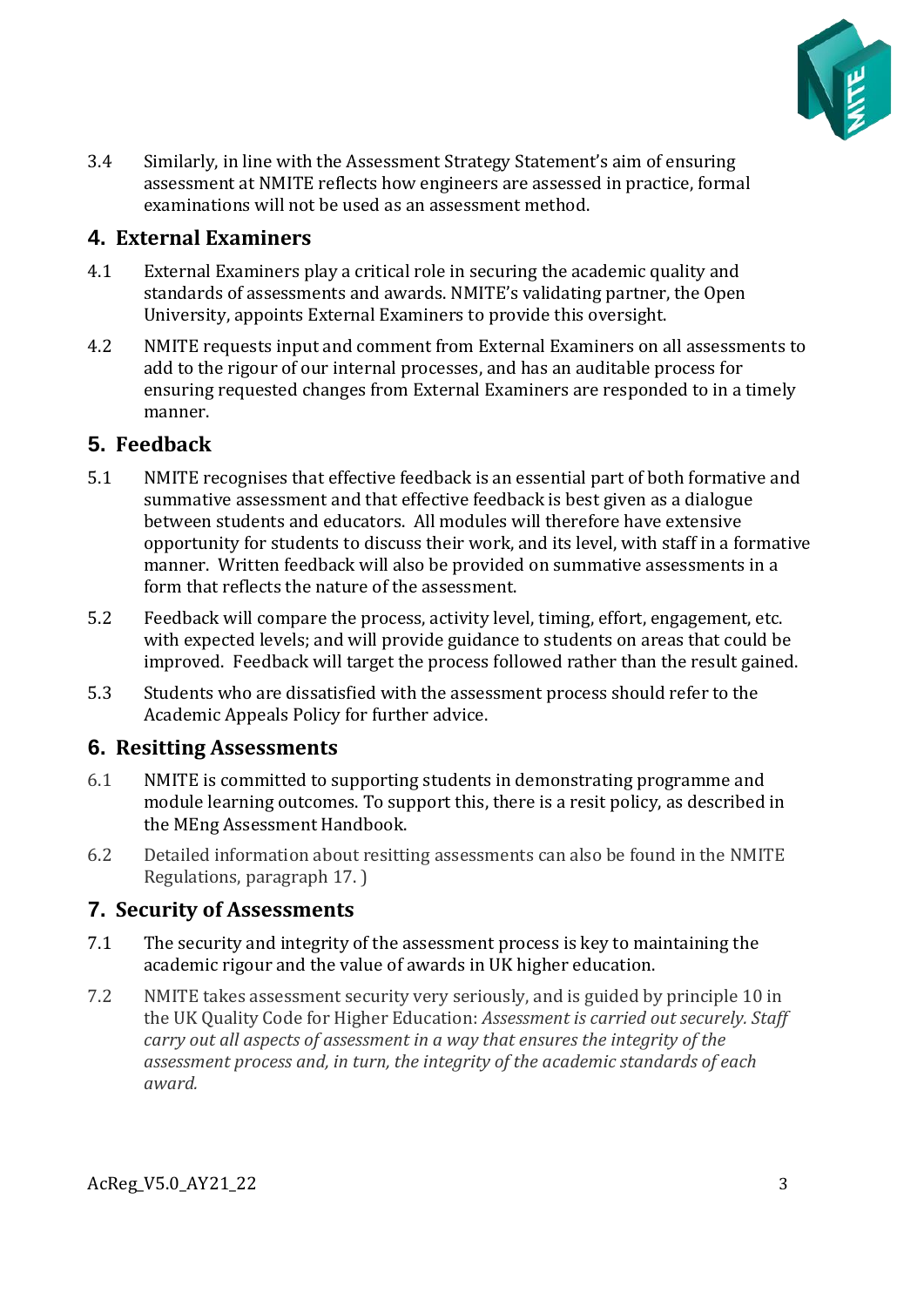

- 7.3 Each module will be summatively assessed using multiple assessments. Assessments may be individual or team submissions. They will be of a type from the following: Academic Report, Artefact - physical or digital, Business Plan, Debate, Essay, Industrial Report, Journal Paper, Media Output, Presentation, Project Plan, Q&A, Specification, Study, Test Report, Tutorial Questions (worksheets, online quizzes, or equivalent), or White Paper.
- 7.4 To mitigate against potential risks to the integrity of assessments, NMITE has adopted the following procedures
	- i.All assessment materials are housed on Canvas, which is secured by two-factor authentication. External Examiners will also use Canvas to access the assessments they review. Staff working on assessment materials will ensure their computers are not left unattended.
	- ii.When timed, unseen assessments are given, at least two members of trained members of NMITE staff will be present to invigilate.
	- iii.Students submit all assessments via Canvas, which requires their personal and unique log-in authentication details. All physical artefacts are also required to be submitted to the Academic Registry within one week (7 days) of the assessment submission deadline, for cataloguing and secure storage.
	- iv.Both academic offices and the Registry offices are kept locked when unattended and are only accessible using a valid ID swipe card restricted to staff only.

#### <span id="page-3-0"></span>**8. Retention of Assessed Work**

- 8.1 The Academic Registrar will be responsible for arranging the collection, storage, retrieval, and subsequent secure disposal of assessment material, in accordance with NMITE's Records Management Policy and/or the requirements of Professional and Statutory Regulatory Bodies (PSRBs).
- 8.2 Physical artefacts which are of a design and/or size whereby they are unable to be stored/retained in Canvas will be catalogued and securely stored in a locked room, to which the Academic Registrar controls access.
- 8.3 The cataloguing process will label each item as follows:

*Student ID number/Module Code/Date*

- 8.4 In the event that the physical object is required for further inspection, (for example, by an External Examiner) a request should be made via email to the Academic Registrar, [Registrar@nmite.ac.uk](mailto:Registrar@nmite.ac.uk)
- 8.5 The item(s) will then be sent by secure postage or courier to ensure their safety, and arrangements will be made with the recipient for any such item(s) to be returned to NMITE in the same manner, for secure re-storage.
- 8.6 Any movement of assessed work away from secure storage at NMITE will be logged and signed 'out' and 'in' by the Academic Registrar (or nominee).